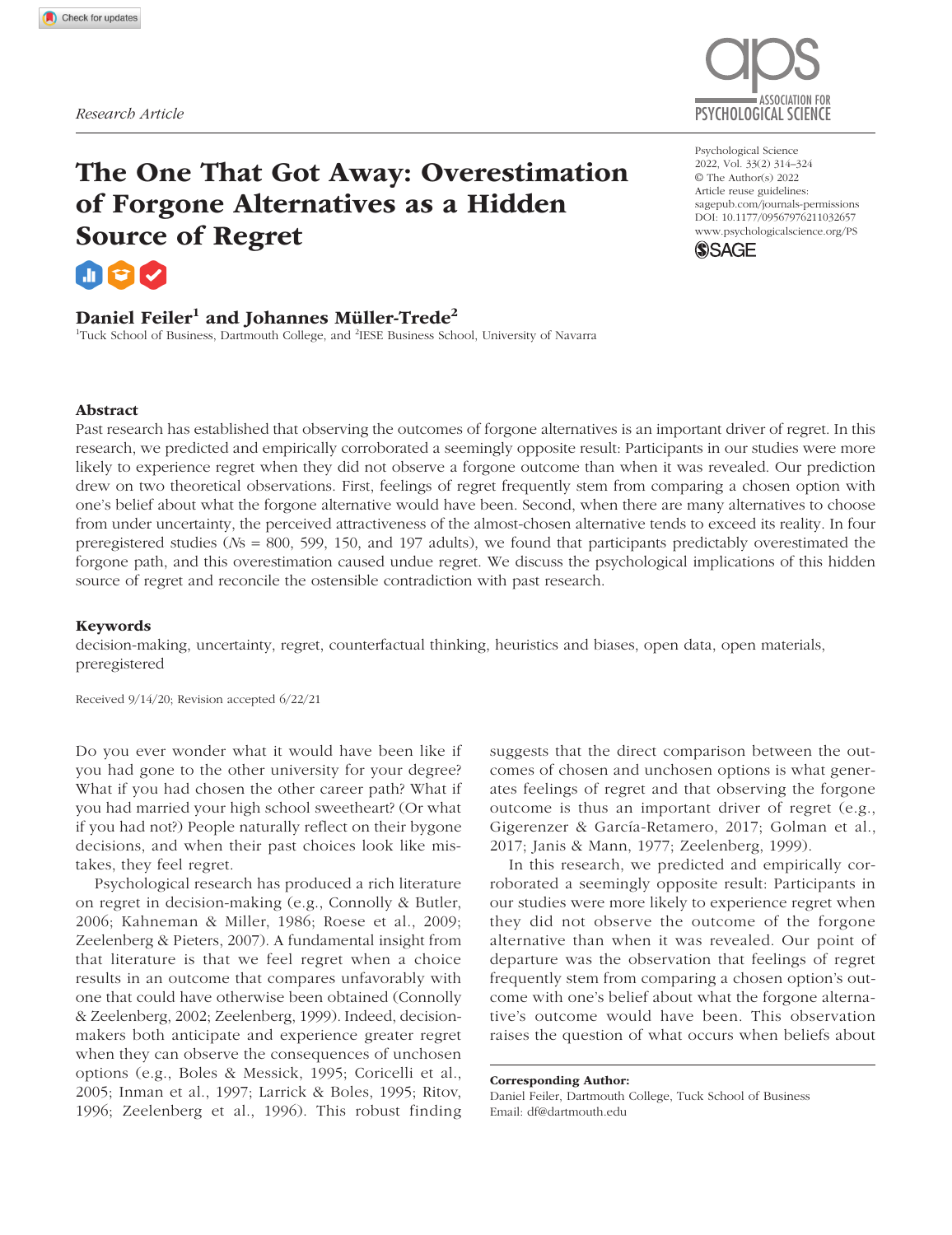an unchosen option are systematically biased and when revealing its outcome can correct that misperception. We theorized—and found in four preregistered studies—that under predictable circumstances, people systematically overestimate the path not chosen and that this overestimation leads to more feelings of regret.

## A Counterfactual Emotion

Regret has been described as a counterfactual emotion that arises when a decision lacks ex post justification or results in an outcome that falls short of a standard of comparison (Connolly & Zeelenberg, 2002; Kahneman & Miller, 1986; Zeelenberg & Pieters, 2007). Typically, this standard of comparison is determined by the concrete outcomes of unchosen options. A calculus of anticipated regret, in which decision-makers consider the potential regret that they might experience if an unchosen option were to result in a better outcome, has been formalized in both economic (Loomes & Sugden, 1982) and psychological (Gigerenzer & García-Retamero, 2017) regret theories. Under the assumption that people are generally regret averse, it can explain behavioral patterns in settings as diverse as gambling in the Dutch national lottery (Zeelenberg & Pieters, 2004) and in functional MRI scanners (Coricelli et al., 2005), salary negotiations (Larrick & Boles, 1995), and auctions for spectrum licenses and electric power (Engelbrecht-Wiggans & Katok, 2007). Regret can even be regulated by avoiding outcome feedback and information regarding paths not chosen (Zeelenberg & Pieters, 2007; Gigerenzer & García-Retamero, 2017). Based on these findings, previous regret research has emphasized that a forgone alternative's concrete, observable outcome represents a starker standard of comparison for the chosen alternative than unknown or uncertain counterfactuals.

We complement this work by showing how revealing a forgone alternative's outcome has a second important consequence: It can correct misperceptions of the forgone alternative's value or attractiveness. This effect is important because, as we will explicate below, the perceived attractiveness of an almost-chosen alternative will frequently exceed its reality. Strikingly, when our beliefs about an uncertain counterfactual exhibit positive bias, we are likely to feel more regret when its true outcome remains unknown than when it is revealed.

# Noisy Judgments, Biased Beliefs, and Regret

To see why beliefs about forgone alternatives may frequently be biased, consider a decision-maker with imperfect, noisy expectations about several options that

## Statement of Relevance

Reflecting on our past decisions can often make us feel regret. Previous research suggests that feelings of regret stem from comparing the outcome of our chosen path with that of the unchosen path. We present a seemingly contradictory finding: Participants in our studies were more likely to experience regret when they did not observe the forgone outcome than when they saw it. This effect arises because when there are many paths to choose from, and uncertainty exists about how good each would be, people tend to overestimate the almost-chosen path. An idealized view of the path not taken then becomes an unfair standard of comparison for the chosen path, which inflates feelings of regret. Excessive regret has been found to be associated with depression and anxiety, and our work suggests that there may be a hidden source of undue regret—overestimation of forgone paths—that may contribute to these problems.

he or she is choosing between. The decision-maker may symmetrically overestimate the attractiveness of some options and underestimate the attractiveness of others. But importantly, overestimating an option's attractiveness makes that option more likely to be selected whereas underestimating an option decreases the chance of selection (Smith & Winkler, 2006). When the decision-maker chooses between many alternatives, this asymmetry has an interesting implication that people tend to be naive toward: Those options that look best at the time of choice are more likely than not being overestimated (Tong et al., 2018). As a result, the bestlooking options often disappoint because they are less attractive than we expect them to be.

Now consider a decision-maker who starts with a large consideration set, narrows it down to two final contenders, and finally chooses one of them. We use the term *forgone alternative* to refer to the second-most preferred option from the large consideration set, that is, the final contender that was ultimately rejected. By the logic given in the previous paragraph, both the chosen option and the forgone alternative—being the two best-looking options from the large set—were likely being overestimated. Moreover, an asymmetry emerges: Whereas the decision-maker will observe, experience, and learn about the chosen option, the forgone alternative remains unknown. Although the "Top Two" in the consideration set were likely both overestimated, experience thus corrects this bias only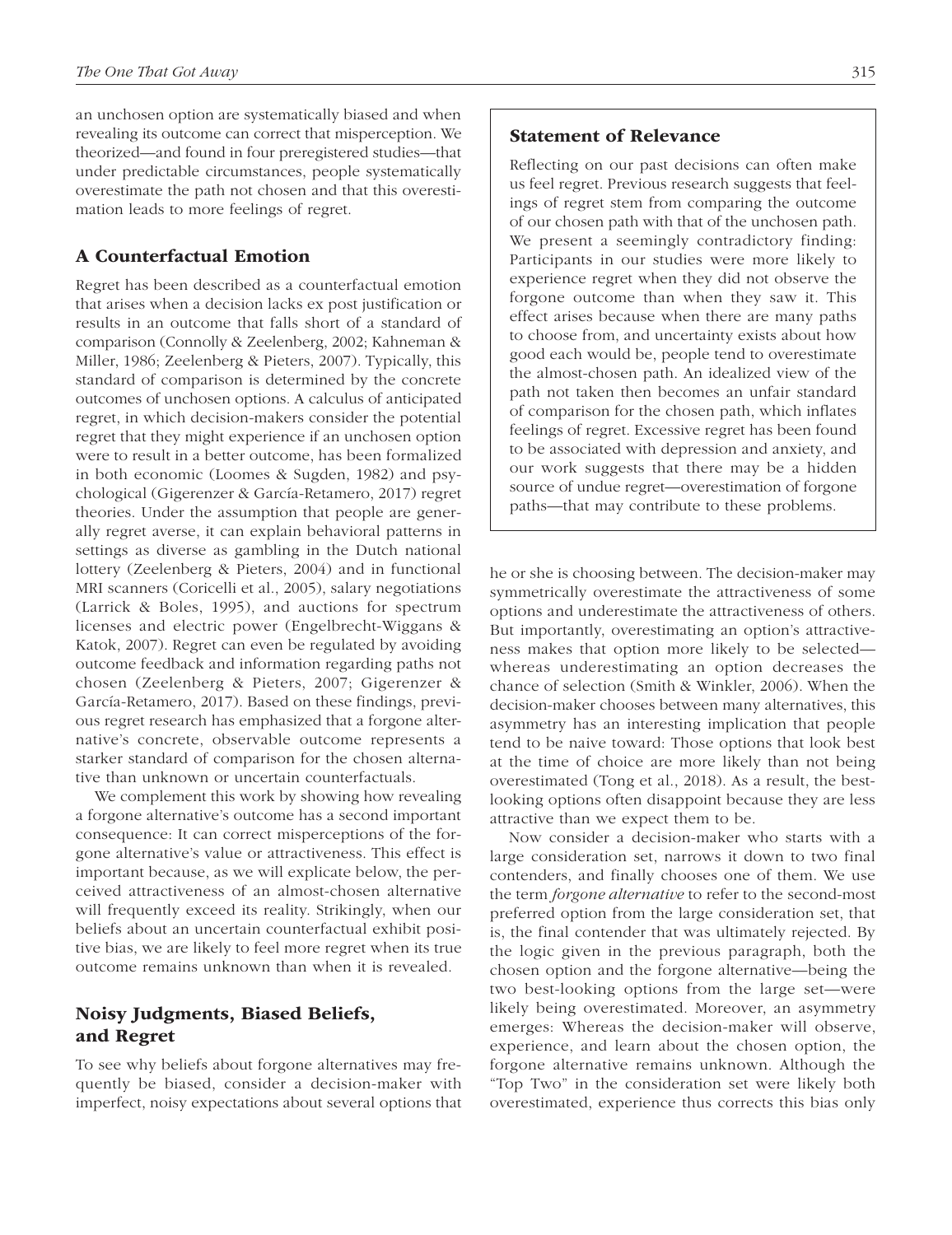for the chosen path. In contrast, the biased belief about the forgone path persists.

We predicted that even though people would be frequently disappointed with the chosen option, they would fail to appreciate that they had probably also overestimated the forgone alternative. An idealized view of the path not taken can then become an unfair standard of comparison for the chosen path. In particular, we hypothesized that a persistent bias by which people overestimate the attractiveness of the forgone alternative leads them to experience regret. We report four preregistered studies that provide evidence in support of this hypothesis and psychological mechanism.

### Study 1

According to our theory, decision-makers experience regret after the true outcome of their chosen option is revealed because they tend to overestimate the attractiveness of the forgone alternative. This theory predicts that observing not only the chosen option's outcome but also that of the forgone alternative should correct this misperception and lead to less regret. Study 1 tested this prediction in a two-cell, between-participants experiment.

#### *Method*

**Participants.** For our preregistered target of 800 participants, we recruited U.S. residents on Amazon Mechanical Turk (MTurk) using TurkPrime (Litman et al., 2017). Our participants averaged 33.4 years of age, 394 (49.3%) were female, and 76 (9.5%) self-identified as Asian, 60 (7.5%) as African American, 594 (74.3%) as Caucasian or White, 47 (5.9%) as Hispanic, 17 (2.1%) as multiracial, four as Native American, and one as Pacific Islander. One participant did not disclose their gender or race. No responses met our preregistered exclusion criteria (e.g., duplicate Internet protocol addresses), so all analyses reported below are based on the complete sample of 800  $responents.<sup>1</sup>$ 

**Procedure.** The experiment consisted of Qualtrics Web forms. After a brief attention check, participants were informed that they would be "playing a virtual dating app simulation" in which they would "see faces of people and consider which person you think is the most attractive." Participants then indicated whether they wanted to see faces of men or faces of women. To familiarize participants with the photo stimuli—which we describe in the Materials section—we subsequently showed them a representative set of five photos ranging from relatively unattractive to relatively attractive in previous ratings.

In the main part of the experiment, participants in both conditions saw nine photos. These photos were also representatively sampled from across the attractiveness distribution (see the Materials section). Unlike the five example photos, however, the nine photos in the main part were blurred, so that participants could not discern their exact features. Participants were instructed to choose their "Top Two" favorites from the nine blurred photos. These two photos were then presented once more to the participants, along with the instruction to select the one that they thought would be the most attractive when unblurred (see Fig. 1).

On the subsequent screen, we revealed their chosen face with the blur removed. The screen also showed participants the other photo from their top two. Participants randomly assigned to the alternative-blurred condition saw only their chosen photo without the blur, and the other photo remained blurred. In contrast, participants randomly assigned to the alternative-revealed condition saw both photos without the blur. In other words, we manipulated whether the forgone alternative was revealed along with the chosen option, which was always revealed.

In both conditions, we then asked participants, "After seeing the person that you chose, how much regret do you feel from passing on the other person in your Top Two?" They responded on a 7-point scale ranging from *none at all* (0) to *a lot* (6). On the following screens, we asked participants, "How attractive do you think your chosen person is?" and then either "How attractive do you think the other person from your Top Two is?" (alternative-revealed condition) or "If the picture was unblurred, how attractive do you think the other person from your Top Two would be?" (alternative-blurred condition). Participants responded to these questions on 7-point scales ranging from *not attractive at all* (0) to *extremely attractive* (6). The study concluded with a short demographic questionnaire asking participants to report age, ethnicity, gender, and relationship status. It did not include any measures or conditions that are not reported here.

*Materials.* The photo stimuli that we used for the study were taken from the Chicago Face Database, developed and maintained by Ma et al. (2015). The database provides high-resolution, standardized photographs of male and female faces of varying ethnicities between the ages of 17 and 65 years. Importantly, it comes with norming data featuring age and attractiveness ratings from more than 1,000 independent judges. From the complete database, we extracted all photos of faces rated to be between 20 and 30 years of age. This resulted in a base set of 170 male faces and 213 female faces.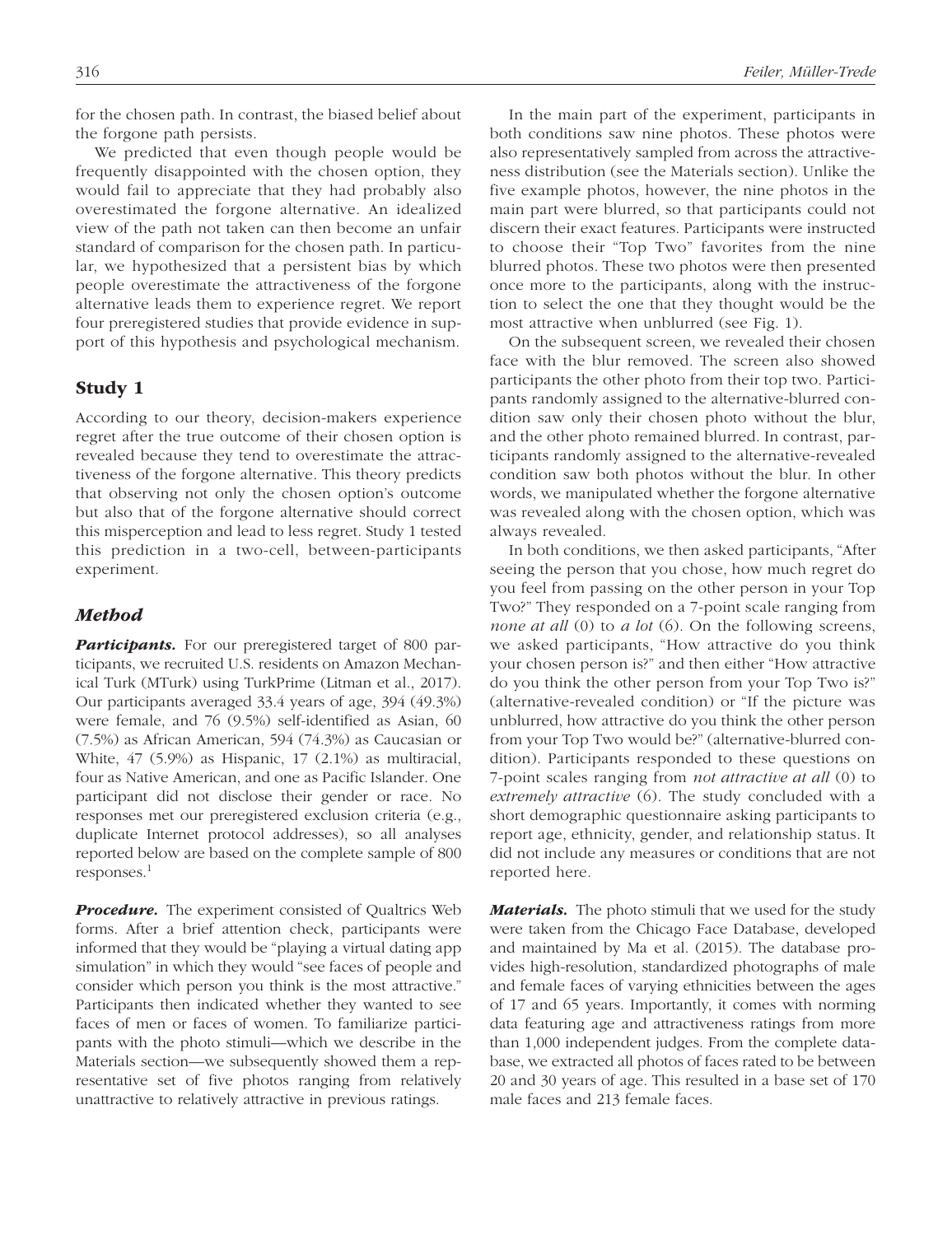

Fig. 1. Screenshot from Study 1 showing the choice between two blurred photos that a participant had selected from the initial set of nine.

We then constructed, for each gender, a representative example set that we could show participants to familiarize them with the stimuli. For each gender, the example set included the five photos with ratings exactly at the 10th, 30th, 50th, 70th, and 90th percentiles of the rated attractiveness distribution.

Next, we constructed the stimulus sets for the main part of the experiment. For each gender, we created nine equal-size bins containing faces with attractiveness ratings near the 10th, 20th, 30th, 40th, 50th, 60th, 70th, 80th, or 90th percentiles (for further details on this process, see the Supplemental Material available online). From each of these bins, we then randomly sampled one photo for each of the four ethnicities in the database (Asian, Black, Latinx, and White). We thus ultimately had a total of 72 photos in our experiment (nine attractiveness bins  $\times$  two genders  $\times$  four ethnicities). In the experiment, each participant chose which gender they wanted to see, and we showed them a representative consideration set by randomly selecting one face from each attractiveness bin.

**Preregistration.** We preregistered our experimental design, data-collection procedures, and statistical methodology at https://aspredicted.org/blind.php?x=kw2jp6 (February 16, 2021).

## *Results*

We first compared the proportion of participants in each condition who reported regretting their choice (i.e., those who did not respond with "none at all" when asked how much regret they felt). As shown in Figure 2, participants were significantly more likely to report feeling regret if the photo they had shortlisted but not chosen was left blurred (285/402, or 70.9%) than if it was unblurred (245/398, or 61.6%), as predicted in our preregistration,  $\chi^2(1, N = 800) = 7.80, p < .01$ , odds ratio  $(OR) = 1.52$ , 95% confidence interval (CI) for the  $OR =$ [1.13, 2.04],  $\varphi$  = .099. This effect also was obtained—and with virtually the same effect size—in a logistic regression with fixed effects for the chosen photos, condition:  $b = 0.42$ , *SE* = 0.16,  $z = 2.57$ ,  $p = .01$ , *OR* = 1.53, 95% CI for the  $OR = [1.11, 2.11]$ . That is, even when we held the revealed, chosen photo constant across conditions, significantly more participants regretted their choice if the photo they had shortlisted but not chosen remained blurred. Table S1 in the Supplemental Material shows that the effect was further robust to controlling for the perceived attractiveness of the chosen photo and for age, ethnicity, gender, and relationship status. Our hypothesis that participants would be more likely to regret their choice when the forgone alternative remained uncertain rather than being revealed thus found strong support in the data.

We then compared mean regret across conditions. On average, regret was slightly higher if the photo that participants had shortlisted but not chosen was left blurred  $(M = 1.97, SD = 1.84)$  than if it was unblurred  $(M = 1.89,$  $SD = 1.93$ ), although not significantly so,  $t(798) = 0.55$ ,  $p = .58$ . Table S2 in the Supplemental Material shows that mean regret remained slightly but nonsignificantly higher when the forgone alternative remained blurred in ordinary least squares (OLS) regressions with fixed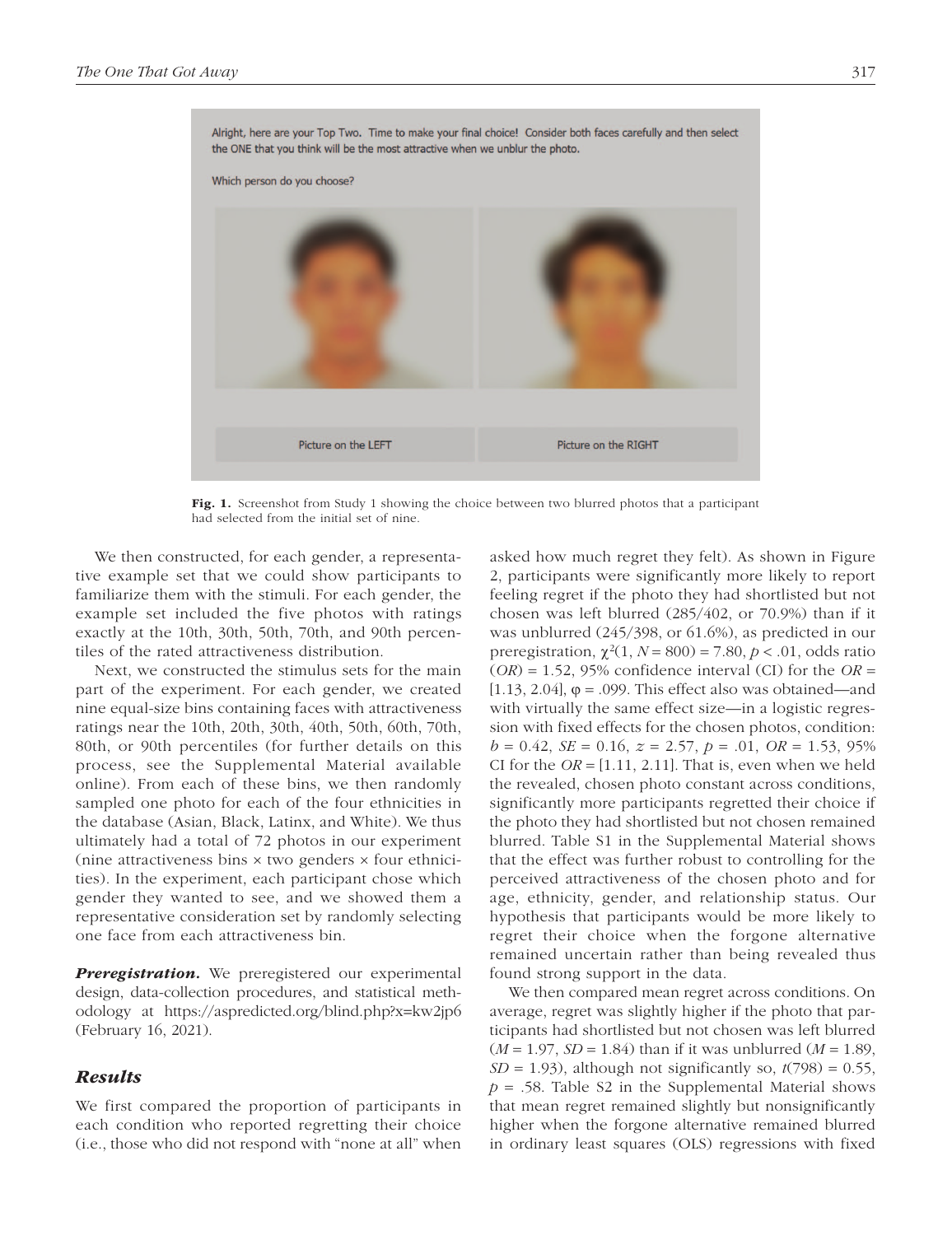.8 .7 .6 Proportion Who Felt Regret Proportion Who Felt Regret .5 .4 .3 .2 .1 0 Alternative Alternative Blurred Revealed

Fig. 2. Proportion of participants in Study 1 who felt regret after choosing a photo when their second-most preferred photo remained blurred (alternative-blurred condition) and when it was unblurred (alternative-revealed condition). Error bars represent the standard errors of the proportions.

effects, or controls for the perceived attractiveness of the chosen photo, age, ethnicity, gender, and relationship status. Thus, in terms of regret intensity, our prediction found only directional support in Study 1.

Next, we examined whether beliefs about the attractiveness of the forgone alternative—the shortlisted photo that was not chosen—differed across conditions. This post hoc analysis tested our theoretical assumption that participants overestimated the attractiveness of the forgone alternative when they could not observe its outcome. Indeed, participants in the alternative-blurred condition expected the forgone shortlisted photos to be significantly more attractive if the blur were to be removed  $(M = 3.74, SD = 1.02)$  than their counterparts in the alternative-revealed condition perceived the actual, unblurred forgone shortlisted photos to be (*M* = 3.45, *SD* = 1.46), *t*(798) = 3.20, 95% CI for difference in means = [0.11, 0.46], *p* < .01, *d* = 0.23. We include histograms of the perceived attractiveness of the forgone shortlisted photos for each condition in Figure S1 in the Supplemental Material. In contrast, and further in line with our theory, the chosen option—which was unblurred in both conditions—was perceived to be about equally attractive by participants whose forgone alternative remained blurred  $(M = 4.00, SD = 1.43)$  and participants whose forgone alternative was unblurred  $(M = 3.94, SD = 1.29), t(798) = 0.60, p = .55.$ 

Lastly, we examined the relation between regret and the photos' perceived attractiveness to corroborate that the effects we observed were indeed driven by regret and did not reflect a more general positive response to the photo stimuli. A set of OLS regressions, described in detail in Table S3 in the Supplemental Material, shows that, consistent with our theory, participants who rated the forgone shortlisted photo as more attractive reported feeling more regret ( $p < .0001$ ). This effect was significantly larger when the photo was unblurred (*p* < .01). Also in line with the observed effects being driven by regret, participants who rated their chosen photo as more attractive reported feeling less regret (*p*s < .0001), and this association was about equally strong in both conditions ( $p = .21$ ).

On the whole, Study 1 provided initial support for our prediction that participants would overestimate the attractiveness of a forgone alternative when they could not observe its outcome and that this overestimation could lead to feelings of regret.

#### *Study 2*

In a different setting with a completely different set of stimuli and with monetary incentives, our second study replicated the finding that observing the outcome of a forgone alternative can reduce regret.

#### *Method*

*Participants.* Our preregistered target sample was 600 participants, recruited through MTurk. We opened the call to U.S. residents and collected data from 599 participants. The participants in our final sample averaged 38.5 years of age (one did not disclose age); 251 (41.9%) were female,  $342(57.1\%)$  male, and four  $(0.7\%)$  nonbinary (two did not disclose gender); and 29 (4.8%) self-identified as Asian, 83 (13.9%) as African American or Black, 412 (68.8%) as Caucasian or White, 25 (4.2%) as Hispanic, and five (0.8%) as Native American.

*Procedure.* We implemented a variation on the experimental task used by Tong et al. (2018). Participants assumed the role of chief recruiter at a consulting firm, were presented with a set of 10 job candidates, and were tasked with hiring the candidate with the highest "ability" for a job opening. These hiring choices were incentivized with a monetary bonus payment described below.

Participants were informed that the candidates' abilities were normally distributed with an average ability of 200 and a standard deviation of 20. With a graphical summary in terms of a histogram and with explanations in nontechnical, everyday language, we aimed to make this information maximally accessible. Importantly, participants could not observe the ability of the candidates they could choose from. They instead observed two noisy signals of each candidate's ability: the "interview score" and the "test score." These signals provided participants with two independent measures of ability. Participants were informed that, on average, the two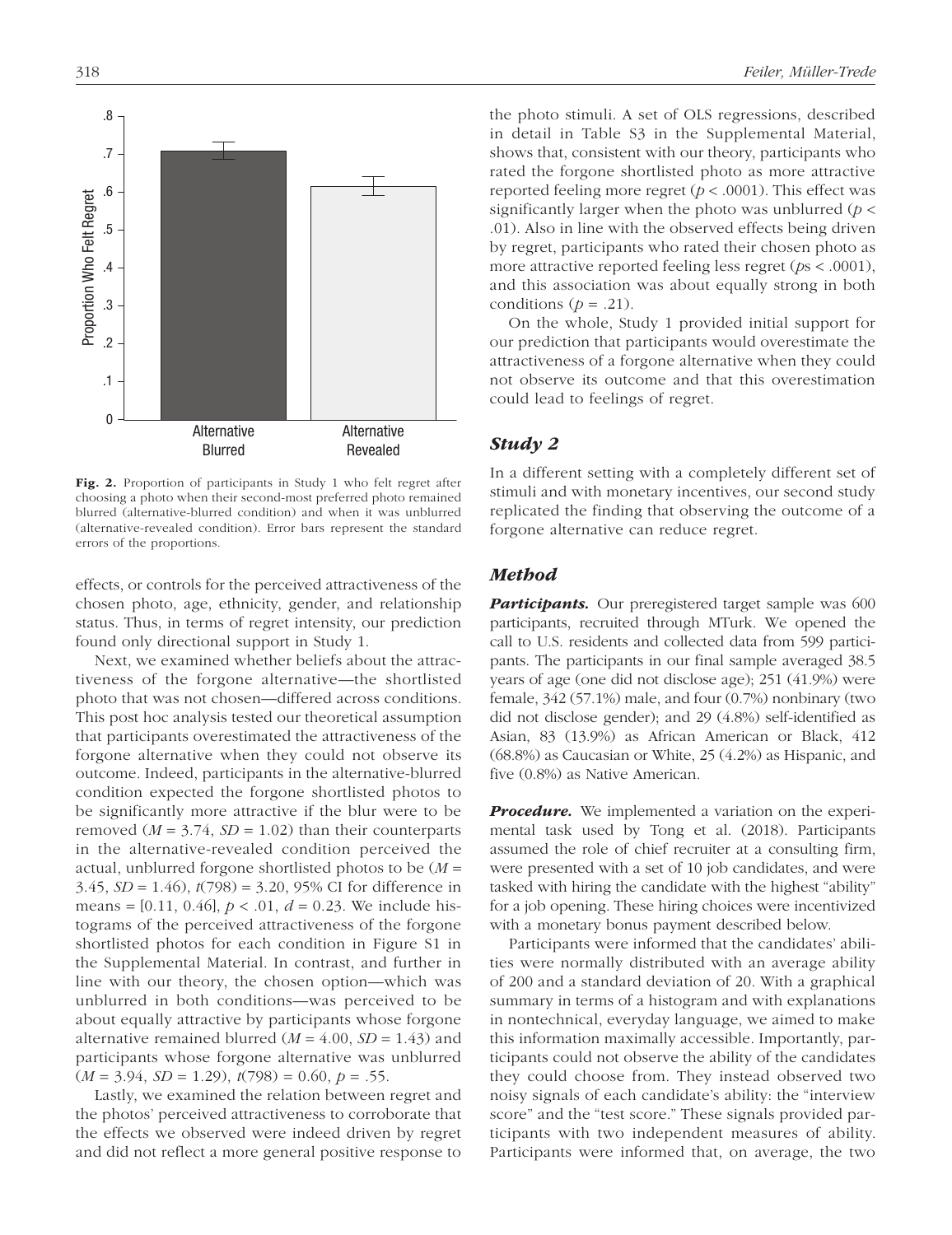measures were equal to a candidate's true ability and that they were equally accurate. But they were also informed that "each score will usually be somewhat higher or somewhat lower than the candidate's true ability, because they are not perfect measures." In particular, they were told that both scores tracked ability with measurement errors that were normally distributed with an average of 0 and a standard deviation of 45, again alongside a histogram and explanations in nontechnical, everyday language.

From these distributions for ability and measurement errors, the experimental software then randomly generated 10 candidates with their respective abilities, interview scores, and test scores. On the basis of the observable interview and test scores, we instructed participants to first create a shortlist consisting of the two candidates whom they thought had the highest ability. On the subsequent screen, which again featured the two shortlisted candidates' interview and test scores, participants decided which of the two to hire.

After making their choice, participants were told that several months after the hiring decision, the human resources office had learned the (previously unobservable) chosen candidate's true ability. At this point, each participant was randomly assigned to either the alternativeconcealed or the alternative-revealed condition. Participants in the alternative-concealed condition were reminded of their other shortlisted candidate—the forgone alternative and were shown that candidate's interview and test scores alongside their chosen candidate's true ability. Participants in the alternative-revealed condition were shown both candidates' true abilities instead. In both conditions, participants were then asked, "After finding out your chosen candidate's true ability, how much regret do you feel from passing on the other shortlisted candidate?" They responded on a 7-point scale ranging from *none at all* (1) to *a lot* (7).

The study's final screen informed participants of the monetary bonus payment they would receive. Participants received a 1¢ bonus for each unit that the chosen candidate's ability exceeded 175. Finally, participants reported their age, ethnicity, gender, highest completed level of education, and current country of residence.

**Preregistration.** We preregistered our experimental design, data-collection procedures, exclusion criteria, and statistical methodology at https://aspredicted.org/blind.php?x= hk48rp (January 13, 2021).

## *Results*

In line with our preregistered prediction, results showed that average regret was significantly higher among participants who could not observe the true ability of the

Fig. 3. Proportion of participants in Study 2 who felt regret after choosing their candidate when they could not observe their secondmost preferred candidate's true ability (alternative-concealed condition) and when they could observe both candidates' true abilities (alternative-revealed condition). Error bars represent the standard errors of the proportions.

candidate they had shortlisted but ultimately rejected  $(M = 3.67, SD = 2.28)$  than among participants who could observe both candidates' true abilities (*M* = 3.16, *SD* = 2.10), *t*(597) = 2.81, 95% CI for difference in means = [0.15, 0.85], *p* < .01, *d* = 0.23. This difference in regret across conditions remained of similar magnitude, and was still statistically significant, when we controlled for the revealed true ability of the chosen candidate in an OLS regression, condition:  $b = 0.43$ , *t*(596) = 2.62, 95% CI for *b* = [0.11, 0.76], *p* < .01.

The same pattern of results was obtained for the binary measure of the likelihood of regret  $(0 = no$ regret,  $1 = at$  least some regret) that we had also preregistered. As shown in Figure 3, participants were significantly more likely to report regretting their choice of candidate if they could not observe the true ability of the candidate they had shortlisted but ultimately rejected (232/299, or 77.6%) than if they could observe both candidates' true abilities (166/300, or 55.3%), as predicted in our preregistration,  $\chi^2(1, N = 599) = 33.3$ , *p* < .0001, *OR* = 2.80, 95% CI for the *OR* = [1.96, 3.98],  $\varphi = 0.24$ . Tables S4 and S5 in the Supplemental Material show that these effects also held when we controlled for age, ethnicity, and gender and when we did not apply the preregistered exclusion criteria.

Study 2 thus provides additional, robust support for our hypothesis that when beliefs about forgone alternatives are likely to be biased high, observing the

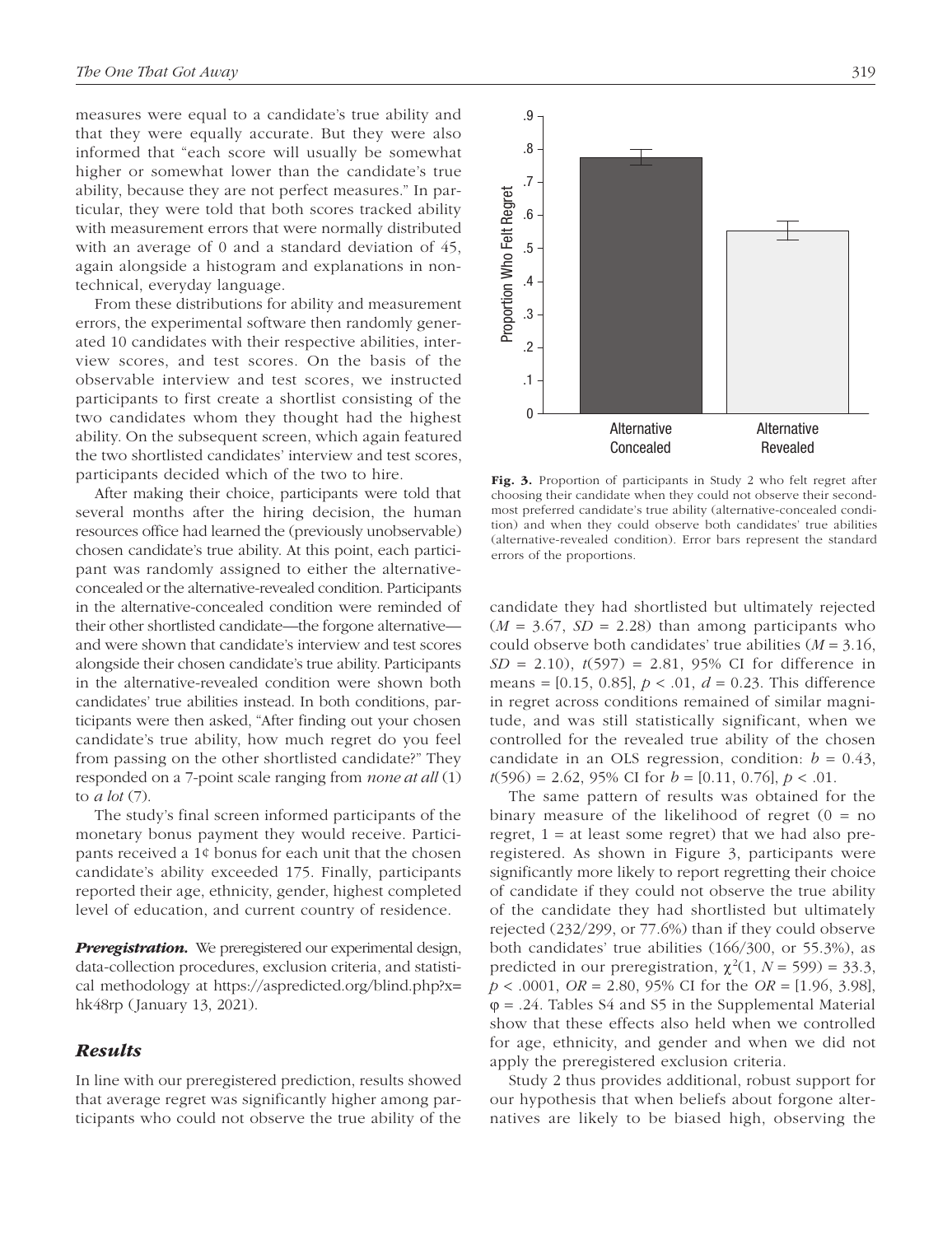outcome of a forgone alternative can reduce feelings of regret.

#### Study 3

In this study, we directly measured the proposed mechanism. As in the previous studies, we measured regret after the chosen alternative was revealed. In addition, we had participants explicitly estimate the attractiveness of the forgone alternative. This enabled us to test our hypothesis that beliefs about the forgone alternative are positively biased and that this bias is associated with greater regret.

#### *Method*

**Participants.** Our preregistered target sample was 150 participants, recruited through MTurk. We opened the call to U.S. residents between 18 and 65 years of age and collected data from 157 participants. Following our preregistered exclusion conditions, we winsorized the sample at 2.5 standard deviations for both the dependent variable (five exclusions) and response time (two exclusions). All results below and their statistical significance remained qualitatively unchanged when all data were included. The 150 participants in our final sample averaged 36.0 years of age, 57 (38.0%) were female, and nine (6.0%) self-identified as Asian, seven (4.7%) as African American or Black, 121 (80.7%) as Caucasian or White, seven (4.7%) as Hispanic, five (3.3%) as multiracial, and one (0.7%) as Native American.

*Procedure.* The procedure was almost identical to the alternative-concealed condition in Study 2, but we added a second dependent measure to that design. Specifically, all participants first shortlisted two candidates, then selected one of them, and were later asked whether they felt any regret from passing on the other shortlisted candidate after their chosen candidate's—but not the other shortlisted candidate's—true ability was revealed to them. Unlike in Study 2, participants were at this point also asked to estimate the ability of the forgone, shortlisted candidate (with a possible monetary accuracy bonus described below). The regret measure and the ability estimate were elicited on two separate screens that appeared in randomly counterbalanced order.

The study's final screen revealed the forgone candidate's true ability and informed participants of the monetary bonus payment they would receive. The bonus consisted of two parts. The first part corresponded to the initial hiring decision and paid 1¢ for each unit that the chosen candidate's ability exceeded 175. The second part corresponded to the estimate of the forgone candidate's ability and paid 30¢ minus 1¢ per unit that the estimate deviated from the forgone candidate's true ability. Finally, participants reported their gender, age, ethnicity, highest completed level of education, and current country of residence.

*Preregistration.* We preregistered our study design, data-collection procedures, exclusion criteria, and statistical methodology at https://aspredicted.org/blind.php?x= sw3t7a (October 16, 2018).

#### *Results*

Following our preregistration, we first tested for positive bias in participants' beliefs about the forgone alternative—that is, the forgone candidate they had shortlisted but ultimately rejected. Second, we tested whether inflated beliefs about the forgone alternative were associated with greater regret after the chosen candidate's true ability was revealed.

The preregistered paired-samples *t* test revealed that, on average, participants' estimates of the forgone candidate's ability were significantly higher than the candidate's true ability  $(M = 6.91, SD = 23.11), t(149) = 3.66,$ 95% CI for difference in means = [3.18, 10.64], *p* < .001,  $d = 0.30$ . At the individual level, 96 participants (64.0%) provided estimates higher than the candidate's true ability, which is significantly higher than chance (binomial test,  $p < .001$ ). In line with our theory, results showed a positive bias in beliefs about the forgone candidate.

We also found evidence for the predicted association between positive beliefs about the forgone candidate and feelings of regret. The preregistered OLS regression revealed an association between higher estimates of the ability of the forgone candidate and greater regret, albeit just shy of statistical significance, ability:  $b =$ 0.014,  $t(148) = 1.79$ , 95% CI for  $b = [-0.001, 0.029]$ ,  $p =$ .076. But this effect was more pronounced, and was statistically significant, when we controlled for the revealed ability of the chosen candidate, ability:  $b =$ 0.026, *t*(148) = 3.39, 95% CI for *b* = [0.010, 0.041], *p* < .001. This coefficient estimate translates to sizeable differences in regret: For the range of estimates of the forgone candidate's ability observed in the data and for the average revealed ability of the chosen candidate, the regression predicted values of regret that ranged from merely 1.7 for the minimal estimate of the forgone candidate's ability to 4.1 for the maximal estimate. Tables S6 and S7 in the Supplemental Material show that this effect also held for a binary measure of regret and when we controlled for age, ethnicity, and gender and when we made no exclusions (deviating from our preregistration). A histogram of participants' estimates of the forgone candidate's true ability can be found in Figure S2 in the Supplemental Material.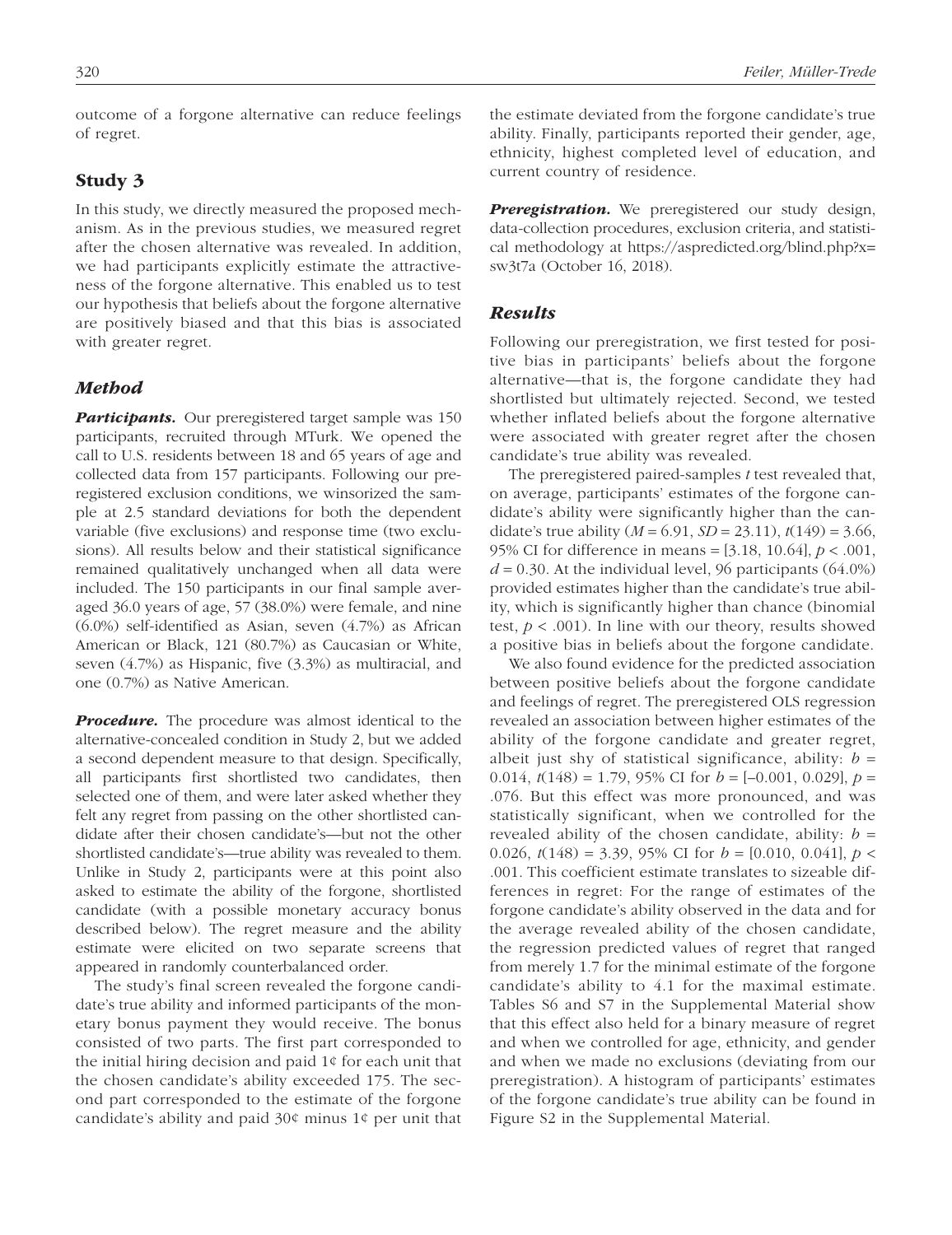Consistent with our theory, beliefs about the forgone candidate were inflated because participants tended to shortlist those candidates whose interview and test scores exaggerated their true ability: On average, the two scores' average was a positively biased signal relative to the forgone candidates' true ability (*M* = 22.39, *SD* = 23.76), paired-samples *t*(149) = 11.54, 95% CI for difference in means =  $[18.56, 26.23]$ ,  $p < .0001$ ,  $d = 0.82$ . But although their estimates of the forgone candidate were biased high (see above), participants were not completely naive to this dynamic. In particular, they tended to adjust their estimates downward from the average of the interview and test scores  $(M = 15.48, SD =$ 27.97), paired-samples *t*(149) = 6.78, 95% CI for mean difference = [10.97, 19.99], *p* < .00001, *d* = 0.50. Participants thus made significant adjustments, but their adjustments were insufficient to fully account for the positive bias in the observed signals.

Study 3 provides direct evidence for inflated beliefs about a forgone alternative. Moreover, these inflated beliefs were associated with greater regret.

## Study 4: Debiasing

In this study, we directly manipulated the hypothesized mechanism with a debiasing intervention that allowed us to calibrate participants' beliefs about the forgone alternative. Recalibrating participants' expectations about the forgone candidate should lessen their regret, according to our theory. We also measured the effect of this debiasing intervention on the extent to which participants wished they had chosen the other shortlisted candidate.

## *Method*

*Participants.* Our preregistered target sample was 200 participants. We recruited U.S. residents between 18 and 65 years of age through MTurk and collected 203 responses. Following our preregistered exclusion condition, we winsorized the sample at 2.5 standard deviations for response time (six exclusions). All results reported below, and their statistical significance, remained qualitatively unchanged when all data were included. The 197 participants in our final sample averaged 35.4 years of age, 74 (37.6%) were female, and eight (4.1%) self-identified as Asian, 15 (7.6%) as African American or Black, 162 (82.2%) as Caucasian or White, six (3.0%) as Hispanic, and six (3.0%) as multiracial.

*Procedures.* The procedures in this study were identical to those in Study 3, with the following exceptions. Importantly, each participant was randomly assigned to one of two conditions in a two-cell between-subjects design (debias vs. control). As in Study 3, participants in both conditions shortlisted two candidates from a randomly generated set of 10 candidates and finally hired one of the two shortlisted candidates. After they made their choices, however, and after the chosen candidate's ability was revealed, participants in the debias condition were shown the optimal, Bayesian estimate of the forgone candidate's ability given the interview and test scores. In contrast, participants in the control condition were simply shown the forgone candidate's interview and test scores again. Other than that, the conditions were identical.

As in Study 3, participants answered how much regret they felt from passing on the forgone candidate (on a scale from 1, *none at all*, to 7, *a lot*) after learning their chosen candidate's true ability. Additionally, in this study, they also reported the extent to which they wished they had chosen the other candidate on their shortlist (on a scale from 1, *not at all*, to 7, *very much*). The only other difference from the previous study was that there was no estimate of the forgone candidate's ability.

**Preregistration.** We preregistered our experimental design, data-collection procedures, exclusion criteria, and statistical methodology at https://aspredicted.org/ blind.php?x=yx5zj6 (September 24, 2018).

#### *Results*

Following our preregistration, we first compared regret across the experimental conditions. As predicted, participants in the debias condition felt significantly less regret  $(M = 2.99, SD = 2.04)$  than those in the control condition (*M* = 3.61, *SD* = 1.94), *t*(195) = 2.17, *p* = .031,  $d = 0.31$ . This difference in regret across conditions remained virtually unchanged, and was statistically significant, when we controlled for the revealed true ability of the chosen candidate in an OLS regression, condition:  $b = 0.62$ ,  $t(194) = 2.48$ , 95% CI for  $b = [0.13]$ , 1.11],  $p = .014$ . We also considered a binary measure of regret akin to that from Study 1 ( $0 =$  no regret, 1 = at least some regret). In line with our predictions, results showed that 39 of 98 participants (39.8%) in the debias condition reported feeling no regret, compared with 22 of 99 in the control condition (22.2%),  $\chi^2(1)$ , *N* = 197) = 7.11, *p* < .01, *OR* = 2.31, 95% CI for the *OR* = [1.24, 4.31], ϕ = .19 (see Fig. 4). Tables S8 and S9 in the Supplemental Material show that these effects also held when we controlled for age, ethnicity, and gender and when we did not apply the preregistered exclusion criteria. Overall, we thus found strong support for our preregistered prediction that debiasing beliefs about the forgone alternative can weaken feelings of regret.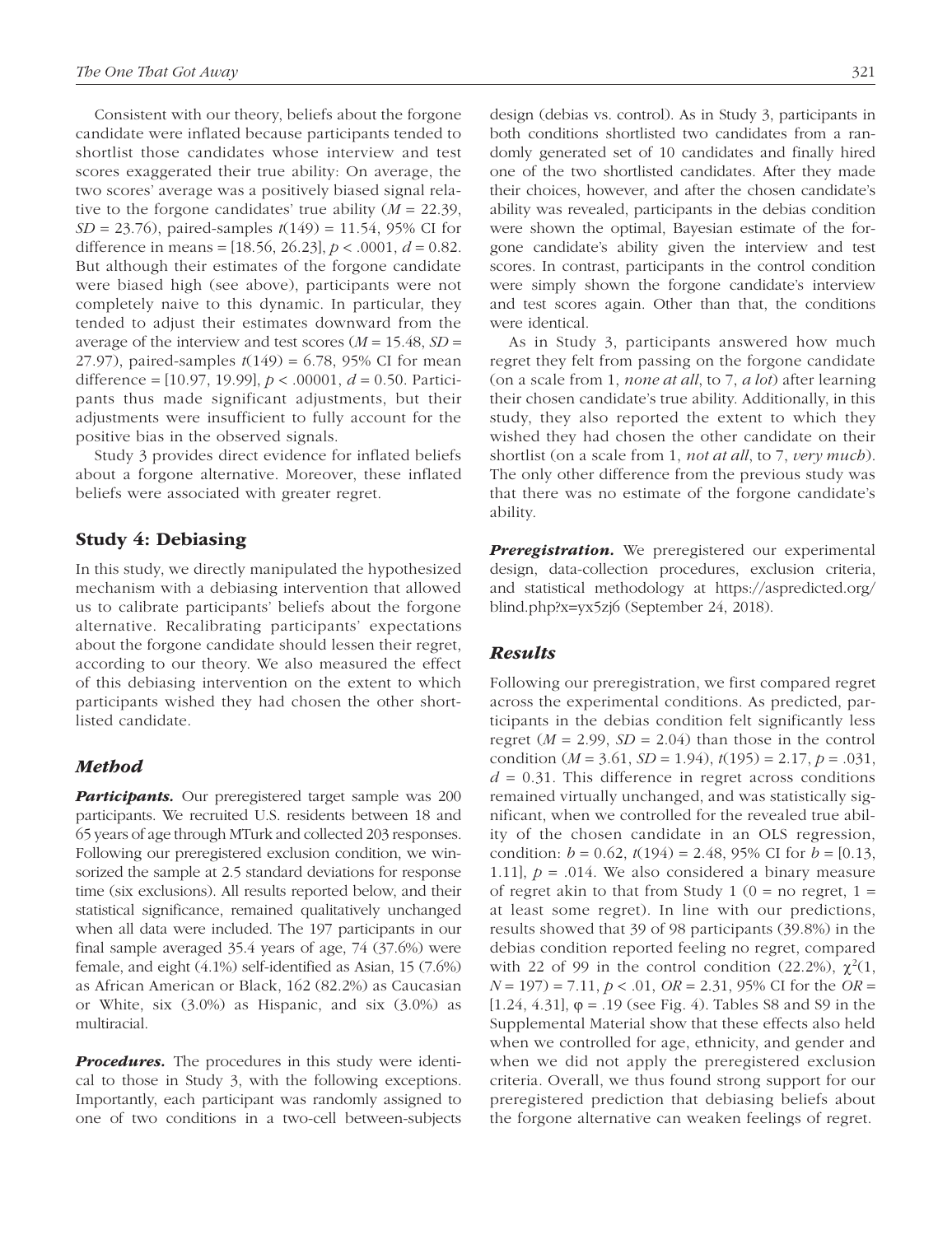

Fig. 4. Proportion of participants in Study 4 who felt regret after choosing a candidate when provided with a Bayesian estimate of the forgone candidate's true ability (debias condition) and when not provided with this estimate (control condition). Error bars represent the standard errors of the proportions.

Participants' wishes to have chosen differently showed a similar, if somewhat weaker, pattern. Although participants in the control condition wished they had chosen the forgone alternative (rather than the chosen option) more than did those in the debias condition, the difference was small (*M*s = 3.67 vs. 3.38) and not statistically significant,  $t(195) = 0.97$ ,  $p = .33$ . We once again tested the effect of debiasing on a binary version of the variable  $(0 = not at all, 1 = otherwise)$ . In the debias condition, 37 of 98 participants (37.8%) reported feeling no wish to have chosen the other candidate, compared with 18 of 99 participants in the control condition (18.2%),  $\chi^2(1, N = 197) = 9.38, p < .01, OR =$ 2.73, 95% CI for the *OR* = [1.42, 5.25], ϕ = .22. Our preregistered prediction that debiasing would decrease the wish to have chosen the forgone candidate thus found partial support overall.

In sum, participants were more likely to feel regret in the control condition than in the debias condition. Recalibrating their beliefs about the ability of the forgone alternative decreased regret—as predicted by a theory in which biased beliefs about a forgone alternative are a key driver of regret.

# **Discussion**

We hypothesized that people frequently experience regret because they overestimate the attractiveness of forgone alternatives. In line with this hypothesis, results in Studies 1 and 2 showed that the absence of feedback about a forgone alternative can increase regret. In Study 3, we measured the mechanism, showing a positive bias in estimates of the forgone alternative and establishing an empirical association between these beliefs and felt regret. Finally, we directly manipulated the mechanism in Study 4: When we debiased estimates by recalibrating participants' beliefs about the forgone alternative, regret was significantly decreased.

Our findings are robust across two markedly different experimental paradigms. In Study 1's dating-app simulation, participants sought the most attractive face among blurred photos, not unlike the experience of looking for a match in the "noise" of social media. Participants in Studies 2 to 4, on the other hand, played chief recruiter at a consulting firm and aimed to hire the best talent on the basis of imperfect information about candidates' ability. For the generalizability of our results, this robustness is reassuring. At the same time, both paradigms featured large choice sets, relatively high uncertainty about the attractiveness of alternatives, and forgone alternatives that acted as a natural basis for comparison. This points to potential boundary conditions. Appraisals of sufficiently simple forgone alternatives (i.e., those with low uncertainty), for instance, may be quite accurate, leaving little room for overestimation to cause regret. And if other standards of comparison become more salient than a forgone alternative (Huang & Zeelenberg, 2012; Lin et al., 2006), the effect we observed may also diminish. Another limitation is that all of these data are from MTurk workers in the United States.

In seeming contradiction with our findings, previous work has identified feedback about unchosen options as a key ingredient for regret (e.g., Coricelli et al., 2005; Larrick & Boles, 1995; Zeelenberg et al., 1996). This difference can be reconciled by understanding how the decision environment shapes the experience of regret. As foreshadowed above, there are two important environmental factors to consider: the size of the choice set and the uncertainty associated with the possible outcomes.

Much foundational work on regret features choices between two options. Moreover, these options usually have only one or two possible outcomes, which the classic paradigms typically describe in detail, along with the precise probabilities associated with them (e.g., Boles & Messick, 1995; Coricelli et al., 2005; Zeelenberg et al., 1996). Such choice environments are an ideal test bed for studying the risk and anticipation of regret because they provide specificity regarding potential future regret. Feedback about unchosen options raises the possibility of acute regret in these environments if a forgone alternative turns out to be highly desirable (e.g., Larrick & Boles, 1995; Zeelenberg et al., 1996).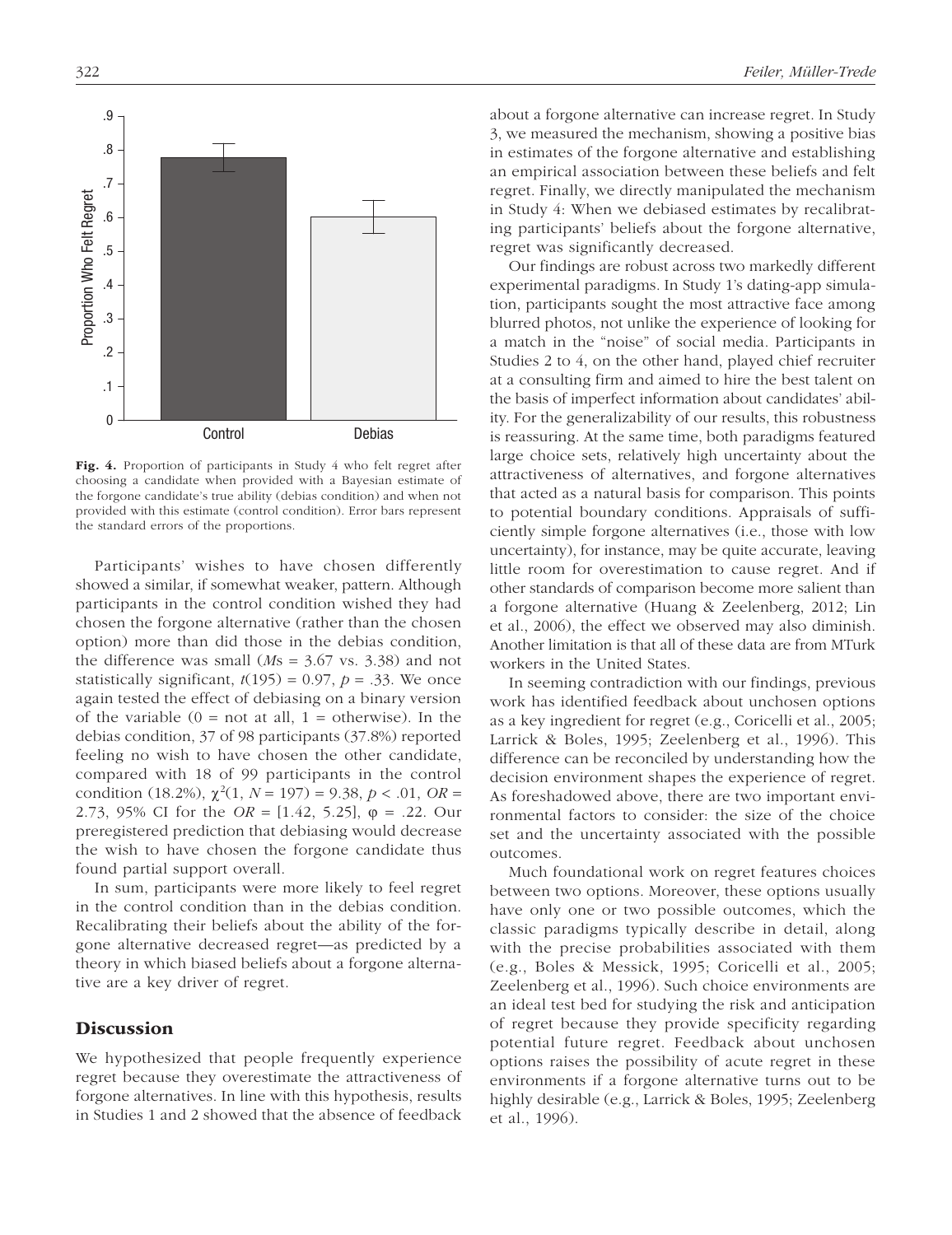In contrast, we have studied choice environments with larger choice sets and greater uncertainty (or even ambiguity) regarding the outcomes. In these more complex choice environments, forgone alternatives that turn out to be highly desirable may still generate the acute regret that extant research has focused on. In Study 1, for instance, the association between regret and the perceived attractiveness of the forgone shortlisted photo was stronger when the photo was unblurred. But in complex choice environments, beliefs will not always be unbiased—and the absence of feedback about unchosen options raises the possibility of regret when a forgone alternative is erroneously idealized. Our studies documented how in larger choice sets with substantial uncertainty or ambiguity, forgone alternatives become unfair standards of comparison for chosen options and predictably generate regret. But according to our theory, this will generally not occur in choices between few, precisely described options, where beliefs about forgone alternatives are much more likely to be unbiased. The ostensible contradiction between our findings and classic regret research is thus resolved when the role of the environment is accounted for, adding to our rich understanding of the complex dynamics of regret (Zeelenberg & Pieters, 2007).

Our research may be seen as adopting an informationsampling perspective on regret (Fiedler, 2000; Fiedler & Juslin, 2006; Kareev et al., 2002; Le Mens et al., 2016). In repeated decisions, overly negative initial impressions are likely to last because they decrease the likelihood that decision-makers will try an alternative again and correct the underestimation by acquiring additional experience (e.g., Denrell & Le Mens, 2007). But other decisions occur infrequently and provide little room for repetition or experiential learning. Only rarely do we choose a life partner or a career path, for example, and when we do, changing our minds to learn about forgone alternatives is difficult or costly. In these one-shot decisions, our results suggest that overly positive initial beliefs are likely to last—and to cause regret—because decisionmakers cannot always try a forgone alternative and correct the overestimation by acquiring experience.

Finally, is overestimating the paths we do not take causing us too much regret? Although regret can have benefits for experiential learning, it is an inherently negative emotion and has been found to be associated with depression and excessive anxiety (Kocovski et al., 2005; Markman & Miller, 2006; Roese et al., 2009). Because the regret in our studies was driven by biased beliefs, it may be excessive—after all, better-calibrated beliefs about forgone alternatives would cause less regret. Whether calibrating beliefs about forgone alternatives could also help in alleviating regret's harmful psychological consequences is an important question for future research.

#### **Transparency**

*Action Editor:* Leah Somerville

*Editor:* Patricia J. Bauer

*Author Contributions*

D. Feiler and J. Müller-Trede contributed jointly to the study design, data collection, data analysis, and writing and editing of the manuscript. Both authors approved the final manuscript for submission and contributed equally to this article.

*Declaration of Conflicting Interests*

The author(s) declared that there were no conflicts of interest with respect to the authorship or the publication of this article.

*Open Practices*

All data and materials have been made publicly available via ResearchBox and can be accessed at https://research box.org/322. The design and analysis plans for the studies were preregistered on AsPredicted. The preregistrations are also available in the ResearchBox. This article has received the badges for Open Data, Open Materials, and Preregistration. More information about the Open Practices badges can be found at http://www.psychologicalscience .org/publications/badges.



#### Supplemental Material

Additional supporting information can be found at http:// journals.sagepub.com/doi/suppl/10.1177/09567976211032657

#### **Note**

1. Sample sizes for all of our studies reflect the number of conditions and estimates of effect sizes that usually drew on our previous studies, pilot studies, and in some cases (Studies 1 and 2) formal power analyses. All studies were reviewed and approved by an institutional review board.

#### References

- Boles, T. L., & Messick, D. M. (1995). A reverse outcome bias: The influence of multiple reference points on the evaluation of outcomes and decisions. *Organizational Behavior and Human Decision Processes*, *61*(3), 262–275.
- Connolly, T., & Butler, D. (2006). Regret in economic and psychological theories of choice. *Journal of Behavioral Decision Making*, *19*(2), 139–154.
- Connolly, T., & Zeelenberg, M. (2002). Regret in decision making. *Current Directions in Psychological Science*, *11*(6), 212–216.
- Coricelli, G., Critchley, H. D., Joffily, M., O'Doherty, J. P., Sirigu, A., & Dolan, R. J. (2005). Regret and its avoidance: A neuroimaging study of choice behavior. *Nature Neuroscience*, *8*(9), 1255–1262.
- Denrell, J., & Le Mens, G. (2007). Interdependent sampling and social influence. *Psychological Review*, *114*(2), 398–422.
- Engelbrecht-Wiggans, R., & Katok, E. (2007). Regret in auctions: Theory and evidence. *Economic Theory*, *33*(1), 81–101.